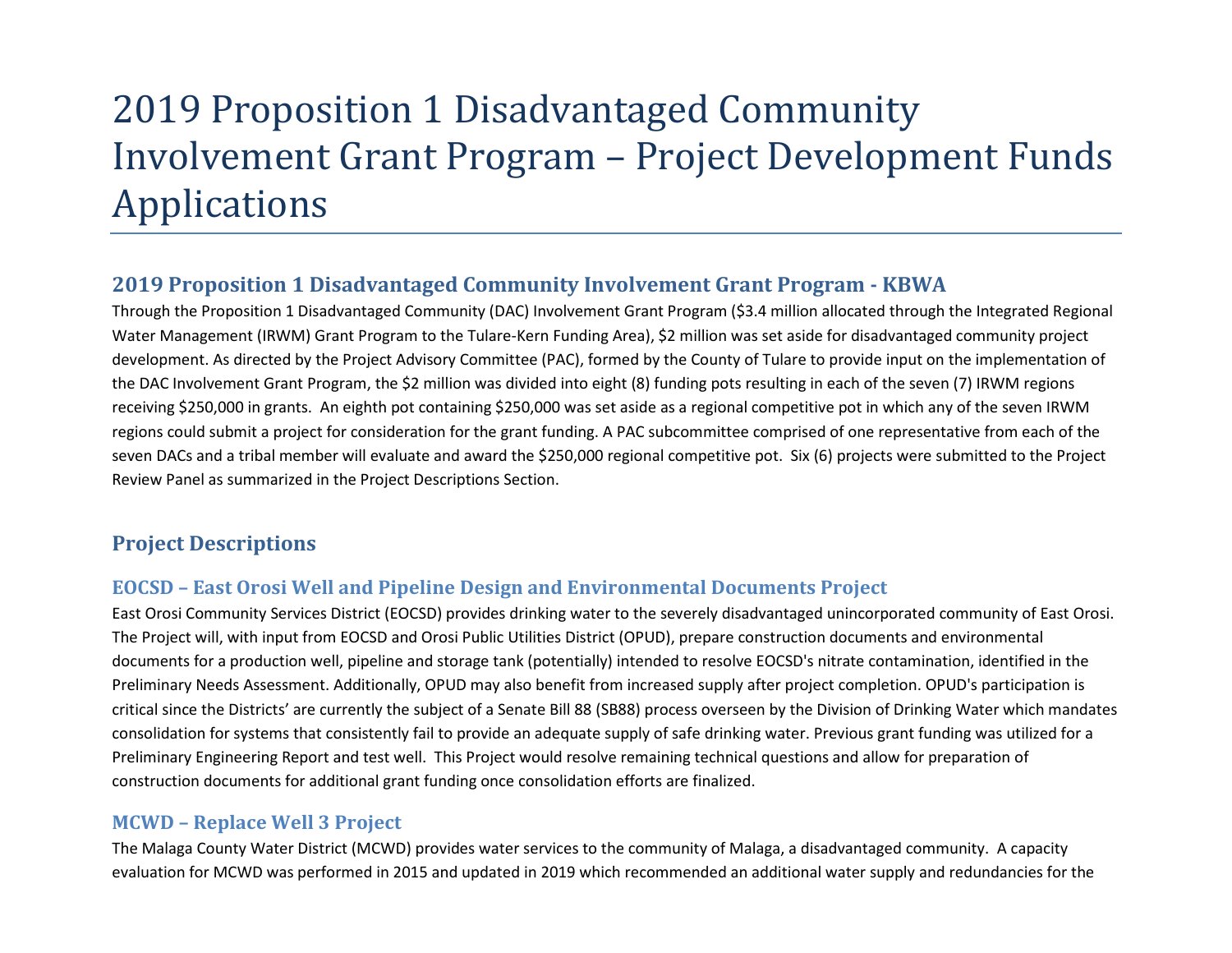water supply. Well sampling for existing Well No. 3 has found dibromochropropane (DBCP), a major pesticide contaminant, which exceeds the MCL and has been a standby well. Additionally, existing Well No. 3 also has been found to have high levels of Electrical Conductivity (EC). The MCWD received a CDBG grant that allowed a test hole to be constructed in the vicinity of Well No. 3 to determine the viability of constructing a new water supply well. The hydrogeological evaluation indicated that a new water supply well was viable. The proposed project is for the preliminary design and preparation of CEQA documents necessary for the replacement of Well No. 3.

### **MCWD – Replace Well 5 Project**

The MCWD provides water services to the community of Malaga, a disadvantaged community. A capacity evaluation for MCWD was performed in 2015 and updated in 2019 which recommended an additional water supply and redundancies for the water supply. Well sampling for existing Well No. 5 has found dibromochropropane (DBCP), a major pesticide contaminant, which exceeds the MCL and has been a standby well. The MCWD received a CDBG grant that allowed a test hole to be constructed in the vicinity of Well No. 5 to determine the viability of constructing a new water supply well. The proposed project is for the preliminary design and preparation of CEQA documents necessary for the replacement of Well No. 5.

#### **SCSD – Sultana and Monson Storm Water Project**

The Sultana Community Services District (SCSD) provides water service to the severely disadvantaged unincorporated communities of Sultana and Monson. The Project will include topographical surveys and a feasibility study of new storm water management infrastructure in both communities, including a storm water collection system and recharge basins. Depending on the study's recommendations and funded budget, construction and environmental documents will be prepared to the furthest extent possible so that future IRWM implementation funding (or funding from another source) can be sought. The Project aims to address the flooding that occurs during storm events in both communities and contribute to both communities' long-term water supply security by increasing local groundwater recharge.

#### **MCWD – Water Storage Tank**

The MCWD provides water services to the community of Malaga, a disadvantaged community. The proposed project is for the preliminary design, property appraisal, and preparation of CEQA documents necessary for the construction of a new water storage tank and booster pumping station. Overnight pumping of groundwater supply wells for storage in the water tank would result in a decrease in power costs associated with pumping. Water from the storage tank would be distributed to the conveyance system utilizing smaller booster pumps. The overall result would be a savings in energy costs. Additionally, the water storage tank would provide a backup supply in the event there would be temporary disruption of the existing groundwater supply wells.

## **MCWD – Conduct Pilot Study to Reduce EE at Selected Sources or the Wastewater Treatment Plant**

The MCWD provides water and wastewater services to the community of Malaga, a disadvantaged community. The proposed project is for the investigation of selected sources of EC to the wastewater treatment plant and to review alternative technologies to remove the EC from the sanitary sewer system. This would result in a reduction in the mass of EC discharged to the wastewater treatment plant disposal ponds. The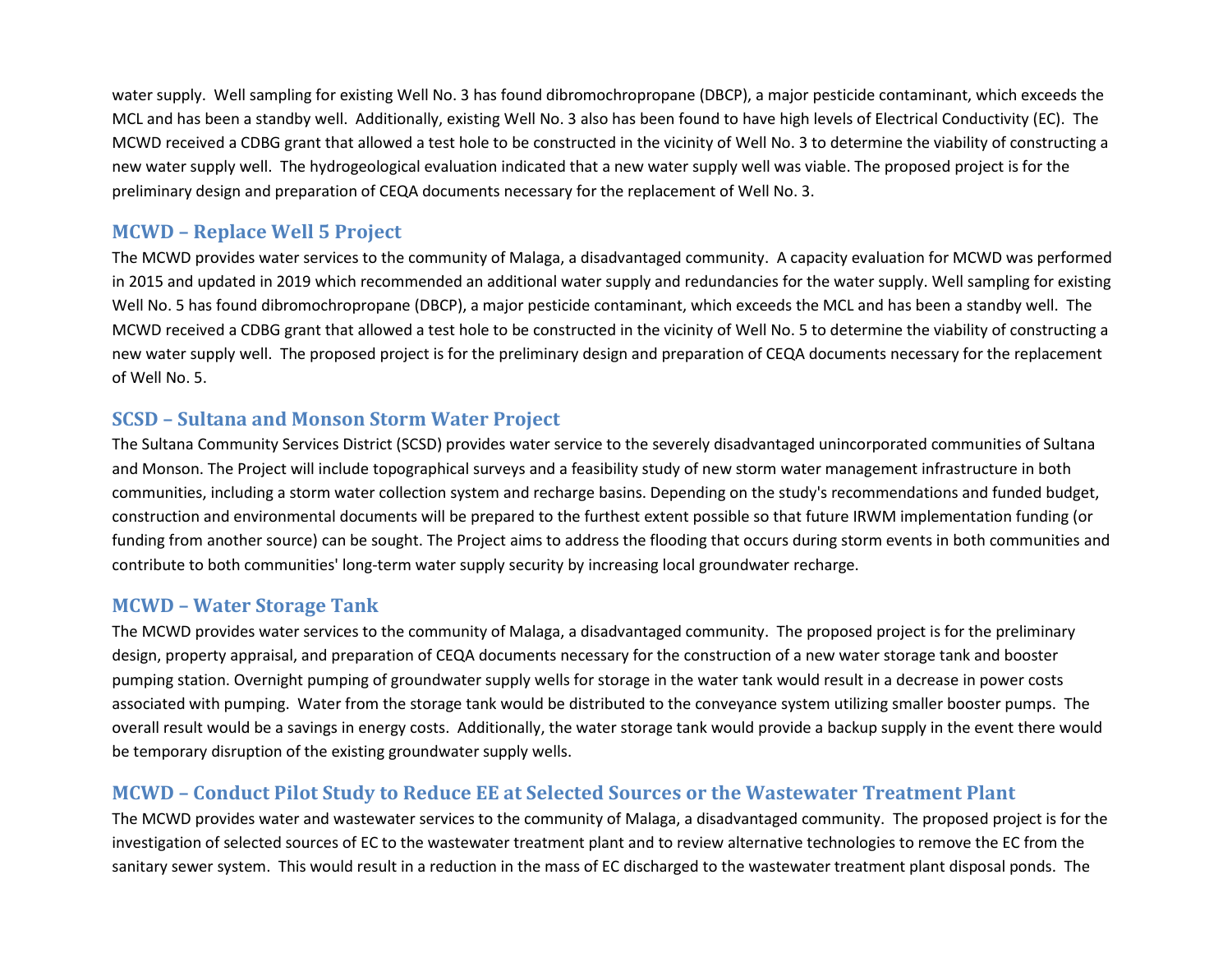proposed project would investigate recycling opportunities for the treated effluent. Additionally, the proposed project would also investigate alternative technologies to remove the water portion of the waste EC so that the salts can be disposed of in an economical manner. The deliverable would be a report identifying the basis for a full-scale implementation project for final design and construction.

# **Recommendation of the KBWA Project Review Panel**

The Project Review Panel recommends the following two projects to be submitted to the PAC for award of Project Development Funds:

- East Orosi Community Services District East Orosi Well and Pipeline Design and Environmental Documents Project
- Malaga County Water District (MCWD) Replace Well 3 Project

Additionally, the Project Review Panel recommends submitting the Sultana Community Services District (SCSD) – Sultana and Monson Storm Water Project to the regional competitive pot for grant funding consideration.

Although the MCWD Replace Well 3 Project, MCWD Replace Well 5 Project, and the SCSD Sultana and Monson Storm Water Project tied at 16 points, after further evaluation, tie breaker points were awarded to each of the projects based on the following criteria:

- 1. No previously awarded IRWM funding,
- 2. Consistent participation in IRWM planning activities and meetings,
- 3. Voluntary annual Interested Party fee.

Based on the tie-break criteria, the MCWD projects were awarded three tiebreaker points and SCSD was awarded one tiebreaker point. Therefore, the MCWD Well 3 Project was recommended for Kings Basin Water Authority (KBWA) Project Development funding and the SCSD Sultana and Monson Storm Water Project was recommended to be submitted to the regional competitive pot for grant funding consideration. The MCWD Well 3 Project was selected over the MCWD Replace Well 5 Project due to its central location to the community. Project scores are found in the following Table.